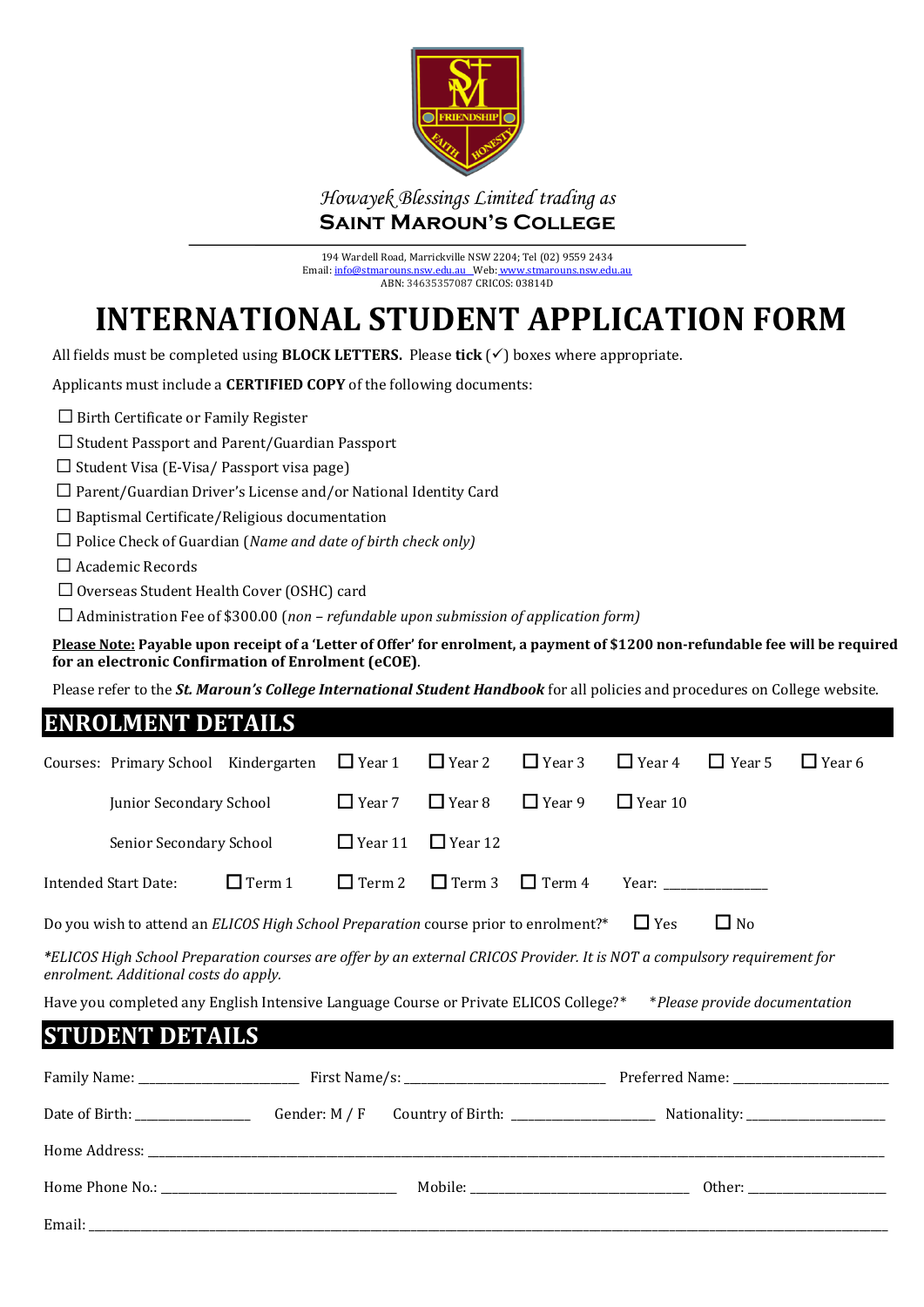Religion: \_\_\_\_\_\_\_\_\_\_\_\_\_\_\_\_\_\_\_\_\_\_\_\_\_\_\_\_\_\_\_ Language(s) spoken at home: \_\_\_\_\_\_\_\_\_\_\_\_\_\_\_\_\_\_\_\_\_\_\_\_\_\_\_\_\_\_\_\_\_\_\_\_\_\_\_\_\_\_\_\_\_\_\_\_\_\_\_\_\_\_\_\_\_\_\_\_\_\_\_\_\_

*It is a condition of enrolment that any change to students' personal details (change of address, guardianship and/or emergency contact) is immediately notified to the College in writing within three (3) business days. Failure to do so may result in the cancellation of enrolment and may have an adverse effect on their Visa.*

|                                                                       | ARRIVAL / VISA DETAILS                                |            |                                            |  |
|-----------------------------------------------------------------------|-------------------------------------------------------|------------|--------------------------------------------|--|
|                                                                       |                                                       |            |                                            |  |
| Do you require transport from the airport?                            |                                                       |            | $\Box$ No                                  |  |
|                                                                       |                                                       |            |                                            |  |
|                                                                       | Do you have a current Australian (DHA approved) VISA? | $\Box$ Yes | $\Box$ No                                  |  |
| Visa type: $\Box$ 500 Student                                         |                                                       |            |                                            |  |
|                                                                       |                                                       |            |                                            |  |
|                                                                       |                                                       |            |                                            |  |
|                                                                       |                                                       |            |                                            |  |
| Are you applying for a Visa?                                          |                                                       | $\Box$ Yes | $\Box$ No                                  |  |
| Do you require a CAAW from St. Maroun's College?                      |                                                       | $\Box$ Yes | $\Box$ No                                  |  |
| Preferred mailing address for correspondence relating to the student: |                                                       |            | $\Box$ Parent $\Box$ Guardian $\Box$ Agent |  |
|                                                                       |                                                       |            |                                            |  |

## PARENTAL DETAILS

| <b>FATHER</b> |                                                                                           |           |  |              |  |
|---------------|-------------------------------------------------------------------------------------------|-----------|--|--------------|--|
|               |                                                                                           |           |  |              |  |
|               |                                                                                           |           |  |              |  |
|               |                                                                                           |           |  |              |  |
|               |                                                                                           |           |  |              |  |
|               |                                                                                           |           |  |              |  |
|               |                                                                                           |           |  |              |  |
| <b>MOTHER</b> |                                                                                           |           |  |              |  |
|               |                                                                                           |           |  |              |  |
|               |                                                                                           |           |  |              |  |
|               |                                                                                           |           |  |              |  |
|               |                                                                                           |           |  |              |  |
|               |                                                                                           |           |  |              |  |
|               |                                                                                           |           |  |              |  |
|               | Which method of communication would you prefer? $\Box$ Telephone $\Box$ Email $\Box$ Mail |           |  | $\Box$ Skype |  |
|               | Do you require an English Translator? $\Box$ Yes                                          | $\Box$ No |  |              |  |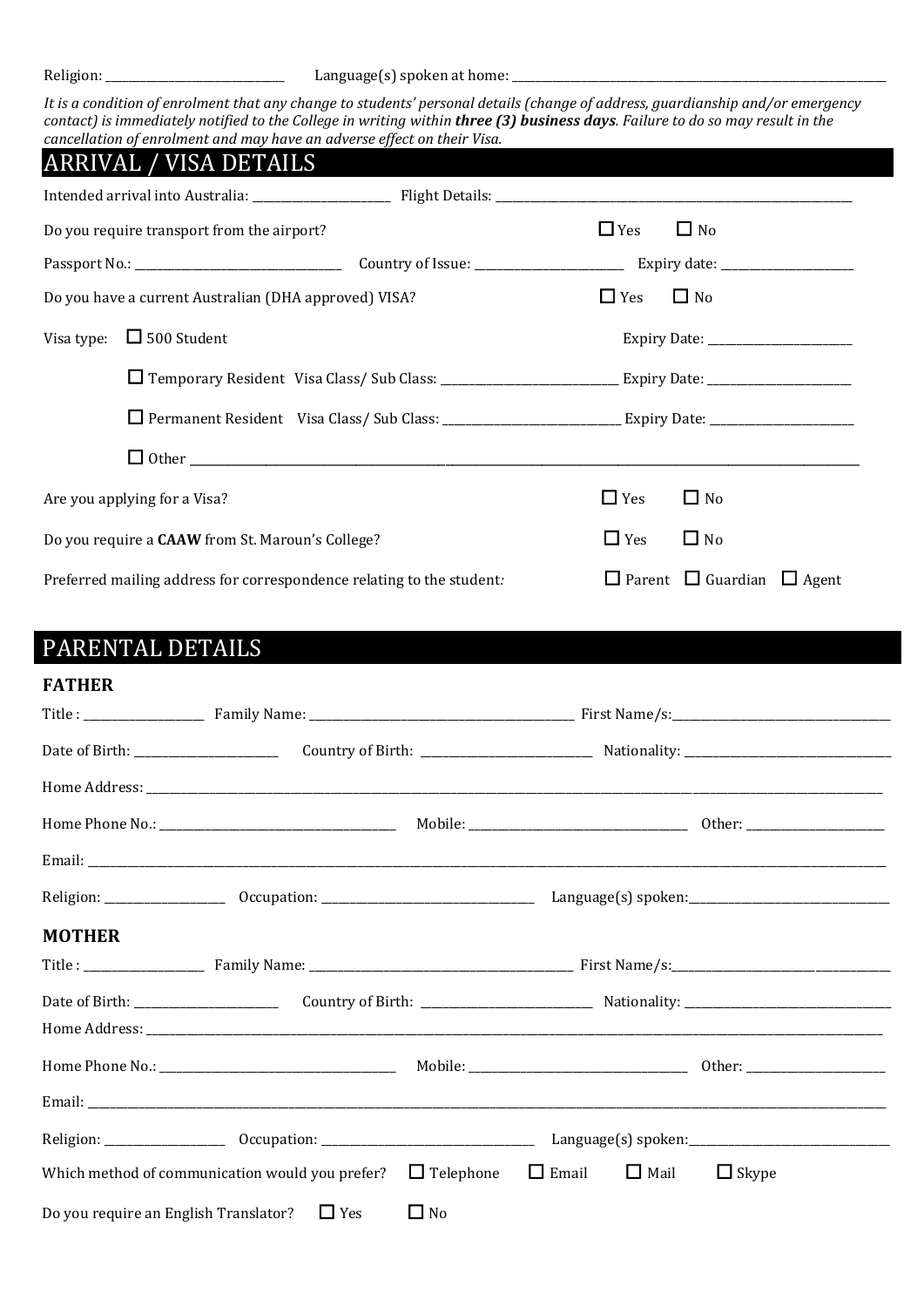### EMERGENCY CONTACT

| parent/s cannot be contacted.                                                                                           | Please nominate a person (over 21 years of age) that may be contacted in the event of an emergency if the guardian and/or |
|-------------------------------------------------------------------------------------------------------------------------|---------------------------------------------------------------------------------------------------------------------------|
|                                                                                                                         |                                                                                                                           |
|                                                                                                                         |                                                                                                                           |
|                                                                                                                         |                                                                                                                           |
|                                                                                                                         |                                                                                                                           |
| <b>ACCOMMODATION AND WELFARE</b>                                                                                        |                                                                                                                           |
| It is a condition of enrolment that ALL international students under 18 years of age and/or older must have appropriate |                                                                                                                           |

*accommodation and welfare arrangements for the period of study in Australia approved by the College.* 

Parents must nominate ONE (1) of the following accommodation and welfare arrangements:

 $\Box$  An approved Department of Home Affairs (DHA) relative to provide accommodation and welfare. \**Compulsory for students applying for Kindergarten to Year 6.* 

☐ A nominated person over 21 years of age residing in NSW to provide accommodation and welfare. I request that St. Maroun's College approves these arrangements as the welfare provider. *\*Only available for students in Years 7 to 12.* 

| <b>GUARDIAN DETAILS</b> |                                                                                                                            |
|-------------------------|----------------------------------------------------------------------------------------------------------------------------|
|                         |                                                                                                                            |
|                         |                                                                                                                            |
|                         |                                                                                                                            |
|                         |                                                                                                                            |
|                         |                                                                                                                            |
|                         |                                                                                                                            |
|                         |                                                                                                                            |
|                         |                                                                                                                            |
|                         | Will the student be residing at your home address?* $\Box$ YES $\Box$ NO* *If 'NO' please complete homestay details below. |
| <b>HOMESTAY DETAILS</b> |                                                                                                                            |

*Homestay carers must complete a POLICE CHECK and maintain a satisfactory condition of living for the student. Please refer to the 'Requirements of Homestay Carer' in the International Student Handbook.*

| Residency type: $\Box$ House $\Box$ Unit/Apartment $\Box$ town house No. of people residing on the premises: _____________ |  |                                                                     |  |
|----------------------------------------------------------------------------------------------------------------------------|--|---------------------------------------------------------------------|--|
|                                                                                                                            |  |                                                                     |  |
|                                                                                                                            |  | Do you agree to have regular home inspections? $\Box$ YES $\Box$ NO |  |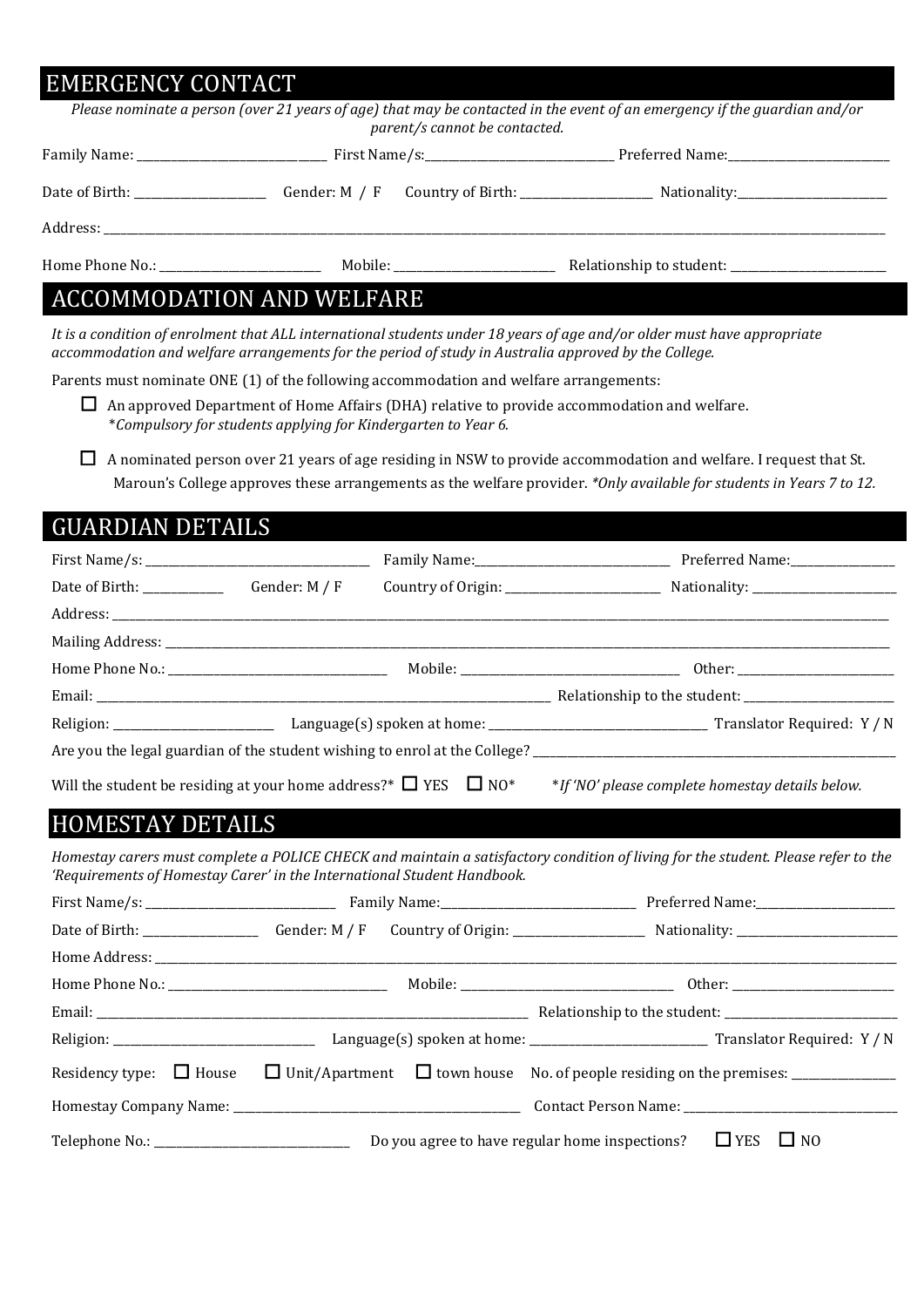### MEDICAL DETAILS

| their Visa.                                                                                                                                                                                                                                                                                      |                            |                        | It is a condition of enrolment that all international students have a valid Overseas Student Health Cover (OSHC) for the length of |
|--------------------------------------------------------------------------------------------------------------------------------------------------------------------------------------------------------------------------------------------------------------------------------------------------|----------------------------|------------------------|------------------------------------------------------------------------------------------------------------------------------------|
| Do you have Overseas Student Health Cover (OSHC)?                                                                                                                                                                                                                                                | $\Box$ YES                 | $\Box$ NO <sup>*</sup> |                                                                                                                                    |
|                                                                                                                                                                                                                                                                                                  |                            |                        |                                                                                                                                    |
| Do you have a Medicare Card?                                                                                                                                                                                                                                                                     | $\Box$ Yes                 | $\Box$ No              |                                                                                                                                    |
|                                                                                                                                                                                                                                                                                                  |                            |                        |                                                                                                                                    |
| Does the student have any disabilities or medical conditions?                                                                                                                                                                                                                                    | $\Box$ Yes                 |                        | $\Box$ No If 'yes' supportive documentation required.                                                                              |
| (E.g. allergies to nuts, penicillin, bee stings or asthma management.)                                                                                                                                                                                                                           |                            |                        |                                                                                                                                    |
| I, the parent and/or guardian of the above student, give permission for St. Maroun's College to authorise any medical<br>steps, which may become necessary as a result of any accident occurring at the College or at functions/excursions                                                       |                            |                        |                                                                                                                                    |
|                                                                                                                                                                                                                                                                                                  |                            |                        |                                                                                                                                    |
|                                                                                                                                                                                                                                                                                                  |                            |                        |                                                                                                                                    |
|                                                                                                                                                                                                                                                                                                  |                            |                        |                                                                                                                                    |
|                                                                                                                                                                                                                                                                                                  |                            |                        |                                                                                                                                    |
|                                                                                                                                                                                                                                                                                                  |                            |                        |                                                                                                                                    |
| organised by the College if I cannot be contacted before any such treatment is deemed necessary by proper medical<br>authorities.<br>STUDENT EDUCATION HISTORY<br>To your knowledge, is there anything in the student's history or circumstances (including medical history) which might present |                            |                        |                                                                                                                                    |
|                                                                                                                                                                                                                                                                                                  |                            |                        |                                                                                                                                    |
| risk of any type to the student, other students and/or staff at the College? $\Box$ YES $\Box$ NO<br>Has the student had any past history of violent behaviour?                                                                                                                                  | $\Box$ YES<br>$\square$ NO |                        |                                                                                                                                    |

☐ Physical violence ☐ Illegal drugs ☐ Possession of weapon/s ☐ threats of violence or intimidation others

☐ Other: \_\_\_\_\_\_\_\_\_\_\_\_\_\_\_\_\_\_\_\_\_\_\_\_\_\_\_\_\_\_\_\_\_\_\_\_\_\_\_\_\_\_\_\_\_\_\_\_\_\_\_\_\_\_\_\_\_\_\_\_\_\_\_\_\_\_\_\_\_\_\_\_\_\_\_\_\_\_\_\_\_\_\_\_\_\_\_\_\_\_\_\_\_\_\_\_\_\_\_\_\_\_\_\_\_\_\_\_\_\_\_\_\_\_\_\_\_\_\_\_\_\_\_\_\_\_\_\_\_\_\_\_\_\_\_

Do you have any siblings currently/previously enrolled at the College? ☐ YES ☐ NO *If 'YES', please provide details.*

| First Name | Family Name | Year Graduated | Year Level Completed |
|------------|-------------|----------------|----------------------|
|            |             |                |                      |
|            |             |                |                      |
|            |             |                |                      |
|            |             |                |                      |
|            |             |                |                      |
|            |             |                |                      |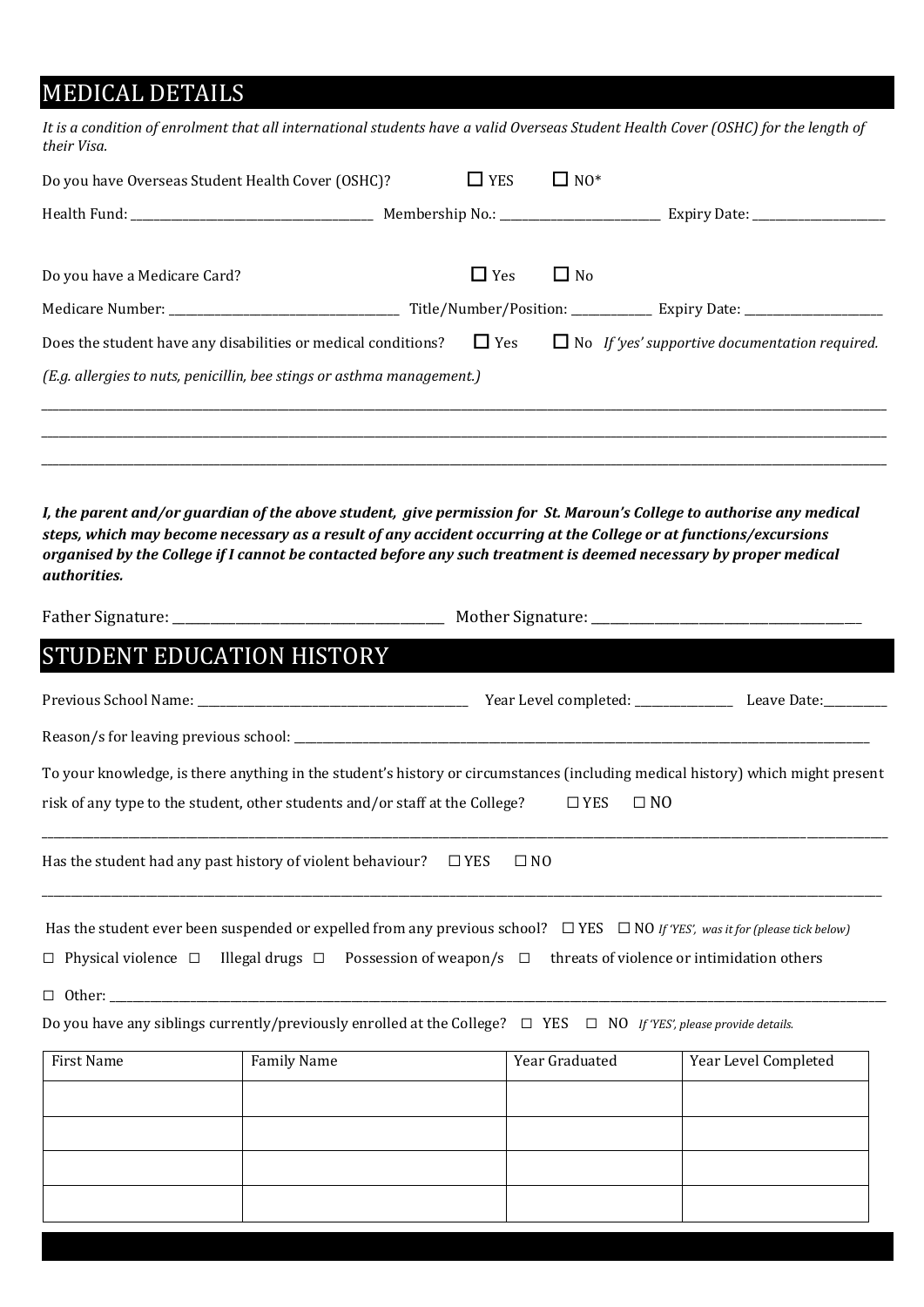## **EDUCATION AGENT DETAILS**

| Are you applying through an education Agent? | $\Box$ YES | $\square$ NO |  |
|----------------------------------------------|------------|--------------|--|
|                                              |            |              |  |
|                                              |            |              |  |
|                                              |            |              |  |
|                                              |            |              |  |
|                                              |            |              |  |

I confirm that I have briefed the applicant and parents on the contractual agreement relating to the application and all due necessary policy and procedure including providing the applicant with relevant information relating to the ESOS Act 2000 and the National Code 2007.

|  | Date: the contract of the contract of the contract of the contract of the contract of the contract of the contract of the contract of the contract of the contract of the contract of the contract of the contract of the cont |
|--|--------------------------------------------------------------------------------------------------------------------------------------------------------------------------------------------------------------------------------|
|  |                                                                                                                                                                                                                                |

### **STUDENT PROFICIENCY**

Please answer the following question in the space provided.

#### Why should you be considered for enrolment at St. Maroun's College?

You may include information about your personality, past historical events/activities, beliefs, skills, talents, abilities, interests and aoals.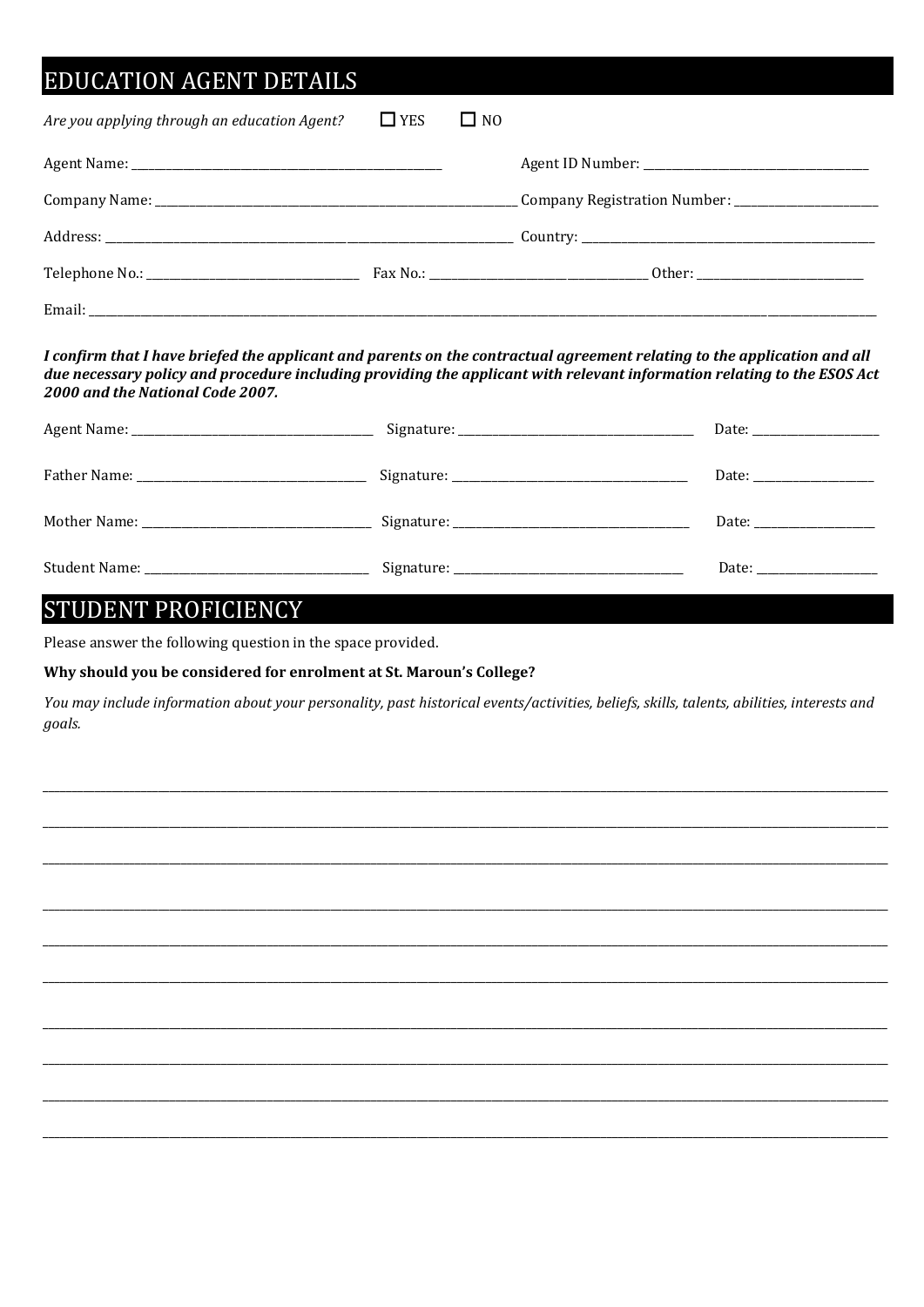### CONDITIONS OF ENROLMENT – CONTRACTUAL AGREEMENT

*Please read the following conditions of enrolment carefully and note that once this agreement is signed in "good intention" and in accordance with The ESOS ACT 2000, the College will deem this to be a legally binding contract of enrolment.*

1. I/We have read and agreed to the conditions within the *St. Maroun's College International Student Handbook (found on the College's website – [www.stmarouns.nsw.edu.au\)](http://www.stmarouns.nsw.edu.au/)* in particular the following:

- ☐ *College Enrolment Policy and procedures*
- ☐ *College Uniform and Grooming Policy and procedures*
- ☐ *College Attendance Policy and procedures*
- ☐ *College Academic Course Progress Policy and procedures*
- ☐ *College Welfare Policy and procedures including Critical Incident Policy and procedures*
- ☐ *College Schedule of Fees and Charges including Refund Policy and procedures*
- ☐ *College Transfer, Deferment, Suspension or Cancellation Policy and procedures*
- ☐ *College Grievances and Appeals Policy and procedures*
- 2. I/We declare and understand that the information given on this application of enrolment is true and correct and will be updated whenever necessary (*via parent/caregiver/guardian*) through written correspondence.
- 3. I/We have included the **\$300** administration fee with this application and I/we understand that this money is non refundable if the application is unsuccessful.
- 4. I/ We understand that upon the successful application, I/We agree to honour **ALL** financial commitments (*College Schedule of Fees and Charges including Refund Policy*) as well as any additional payments related to the education of the student.
- 5. I/We understand and agree to support the participation of the student in the religious life of the College including College liturgies, retreats and other religious programs and/or activities.
- 6. I/We understand that upon the successful application, the College may require the student to access an Intensive Language Centre for English or High School Preparation Course before entry into the College. I/We understand that the College will assess the student's need for intensive English tuition and may require successful completion of an English tuition course or High School Preparation Course prior to College commencement. I/We understand and agree that an additional cost must be paid (*which will be discussed on/at enrolment*) before accessing the Intensive Language Centre for English or High School Preparation Course.
- 7. I/We give consent to the publication of our child's photo/s, which may be used for the College publications for the purpose of promoting the school as per the Conditions of Enrolment.
- 8. I/We have read **ALL** of the information in this application for enrolment package and have read and understood the College policies and procedures outlined in the *St. Maroun's College Handbook for International Students.*
- 9. I/We understand that if any misleading information (*both negligently and inappropriately*) has been provided, or any omission of significant fact/detail made in this application for enrolment, acceptance will **NOT** be granted; or if discovered after acceptance the enrolment may be **cancelled** and may result in an official notification to Immigration and adverse affect on the students' visa.

| PLEASE FORWARD COMPLETED APPLICATION TO:<br><b>INTERNATIONAL STUDENT DEPARTMENT</b> |  |
|-------------------------------------------------------------------------------------|--|
| 194 Wardell Road Marrickville NSW 2204                                              |  |
| T: 61295592343                                                                      |  |
| M: 61 451 114 811                                                                   |  |
| E: internationals@stmarouns.nsw.edu.au                                              |  |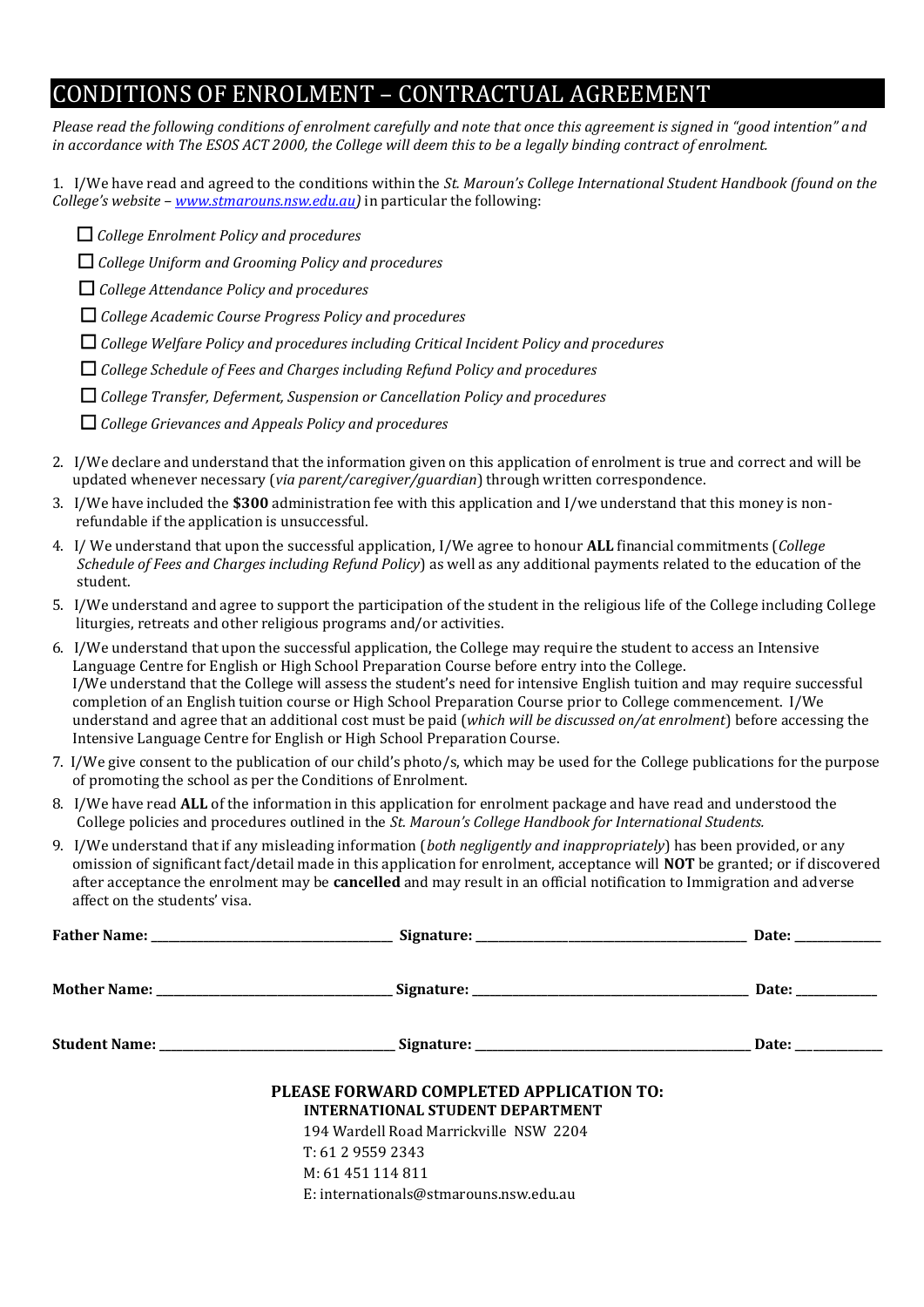# **International Student Schedule of Fees Primary School (Years K – Year 6)**

St. Maroun's College accepts enrolments for Full Fee Overseas Students. These students need a **Student Visa** (Subclass 500) to study in Australia.

A *Letter of Offer* is required from the College before a Student Visa can be issued from the *Department of Home Affairs* (DHA).

To qualify for a *Letter of Offer,* the student must complete an *International Student Application Form* with all certified documents attached and payment of **HALF** of the Schedule of Fees PRIOR to the commencement of studies.

International students are required to have:

- *Overseas Student Health Cover* (OSHC) from an approved Australian Government Fund for the length of the Visa period
- *Confirmation of Appropriate Accommodation/Welfare* (CAAW) letter from the College if the student is under 18 years of age and not living with a parent or DHA approved nominated relative
- Access to sufficient funds to assist with the daily living costs in Australia

| <b>SCHOOL FEE ITEMS</b>                                                                                                                                                            | FEE (\$AUD) |
|------------------------------------------------------------------------------------------------------------------------------------------------------------------------------------|-------------|
| Administration Fee (NON-REFUNDABLE)                                                                                                                                                | \$300.00    |
| Confirmation of Enrolment Fee (NON-REFUNDABLE)                                                                                                                                     | \$1200.00   |
| <b>College Tuition Fees (PER SEMESTER)</b><br><b>INCLUSIVE OF THE FOLLOWING:</b><br><b>Building Levy</b><br>Subject resource Fee<br>Sports Resource Fee<br><b>ICT Resource Fee</b> | \$7,500.00  |

## **Junior Secondary School (Years 7 – 10)**

St. Maroun's College accepts enrolments for Full Fee Overseas Students. These students need a **Student Visa** (Subclass 500) to study in Australia.

A *Letter of Offer* is required from the College before a Student Visa can be issued from the *Department of Home Affairs* (DHA).

To qualify for a *Letter of Offer,* the student must complete an *International Student Application Form* with all certified documents attached and payment of **HALF** of the Schedule of Fees PRIOR to the commencement of studies.

International students are required to have:

- *Overseas Student Health Cover* (OSHC) from an approved Australian Government Fund for the length of the Visa period
- *Confirmation of Appropriate Accommodation/Welfare* (CAAW) letter from the College if the student is under 18 years of age and not living with a parent or DHA approved nominated relative
- Access to sufficient funds to assist with the daily living costs in Australia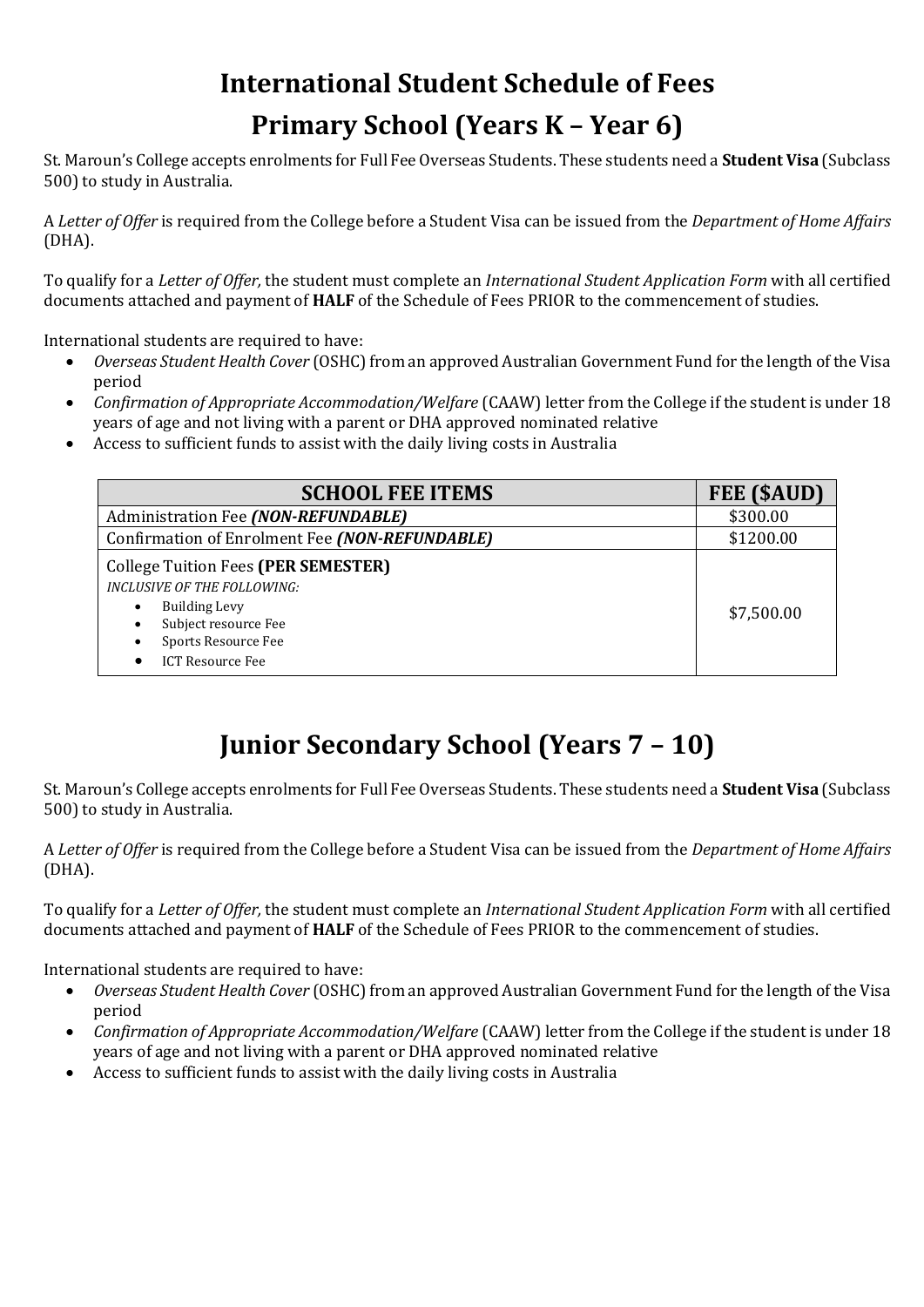| <b>SCHOOL FEE ITEMS</b>                                                                                                                                                                                      | FEE (\$AUD) |
|--------------------------------------------------------------------------------------------------------------------------------------------------------------------------------------------------------------|-------------|
| Administration Fee (NON-REFUNDABLE)                                                                                                                                                                          | \$300.00    |
| Confirmation of Enrolment Fee (NON-REFUNDABLE)                                                                                                                                                               | \$1200.00   |
| <b>College Tuition Fees (PER SEMESTER)</b><br><b>INCLUSIVE OF THE FOLLOWING:</b><br><b>Building Levy</b><br>$\bullet$<br>Subject resource Fee<br>$\bullet$<br>Sports Resource Fee<br><b>ICT Resource Fee</b> | \$8,500.00  |

#### **Please note:**

- *Prices are subject to change at the discretion of the College*
- *The administration fee is a non-refundable once only payment upon enrolment*
- *New enrolments must pay HALF the Schedule of Fees PRIOR to the commencement of studies*
- *All Schedule of Fees must be finalised in FULL PRIOR to the commencement of studies for Semester Two (Term 3) for each year*
- *The annual College tuition fee is calculated over four (4) terms*
- *The Schedule of Fees is INCLUSIVE of all course based fees*
- *The Schedule of fees is EXCLUSIVE of textbooks, exercise books costs, school uniform and associated items, retreats, camps and excursions.*

Please refer to the *St. Maroun's College Refund Policy for International Students* detailed in the *St. Maroun's College International Student Handbook* available on the College website.

## **Senior Secondary School (Years 11 - 12)**

St. Maroun's College accepts enrolments for Full Fee Overseas Students. These students need a **Student Visa** (Subclass 500) to study in Australia.

A *Letter of Offer* is required from the College before a Student Visa can be issued from the *Department of Home Affairs* (DHA).

To qualify for a *Letter of Offer,* the student must complete an *International Student Application Form* with all certified documents attached and payment of **HALF** of the Schedule of Fees PRIOR to the commencement of studies.

International students are required to have:

- *Overseas Student Health Cover* (OSHC) from an approved Australian Government Fund for the length of the Visa period
- *Confirmation of Appropriate Accommodation/Welfare* (CAAW) letter from the College if the student is under 18 years of age and not living with a parent or DHA approved nominated relative
- Access to sufficient funds to assist with the daily living costs in Australia

| <b>SCHOOL FEE ITEMS</b>                                                                                     | FEE (\$AUD) |
|-------------------------------------------------------------------------------------------------------------|-------------|
| NSW Education Standards Authority (NESA) Fee                                                                | <b>TBA</b>  |
| Administration Fee (NON-REFUNDABLE)                                                                         | \$300.00    |
| Confirmation of Enrolment Fee (NON-REFUNDABLE)                                                              | \$1200.00   |
| College Tuition Fees (PER SEMESTER)<br><b>INCLUSIVE OF THE FOLLOWING:</b>                                   |             |
| <b>Building Levy</b><br>$\bullet$<br>Subject resource Fee<br>Sports Resource Fee<br><b>ICT Resource Fee</b> | \$9,500.00  |